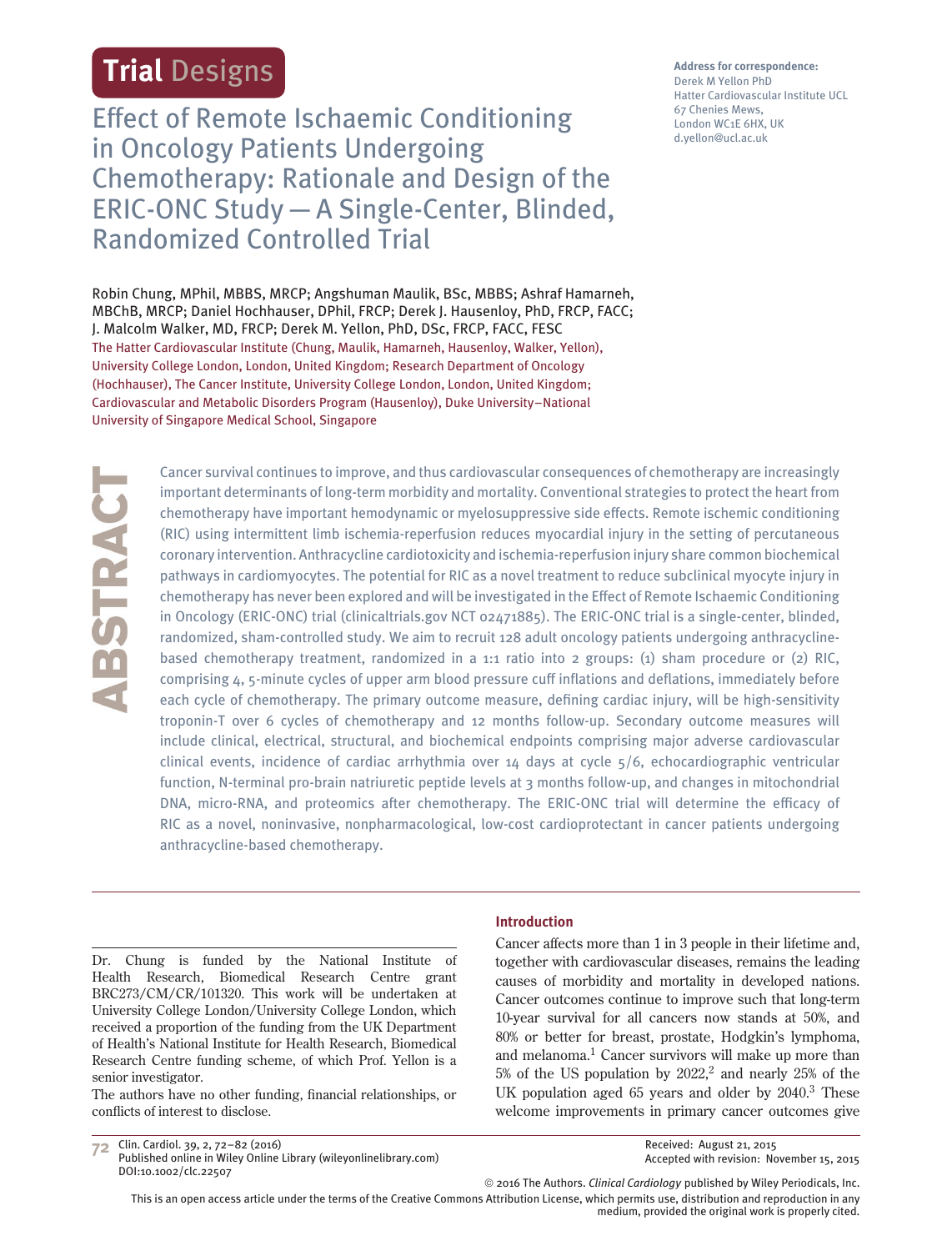rise to a substantial survivor population at risk of longterm cardiovascular consequences, either due to the cancer treatment itself or due to traditional cardiovascular risks. Cardiovascular mortality in cancer patients is increased due to adverse coronary outcomes,<sup>4</sup> and one-third of long-term cancer survivors will die from cardiovascular causes.5

Even in the era of targeted cancer treatments, anthracyclines, either alone or in combination, remain the mainstay for many types of cancer treatments including breast, lymphoma, sarcoma, and leukemia, but are almost invariably limited by systemic and cardiac side effects. Thus, cancer cardioprotection is an important aspect of long-term patient care.

#### **Cardiotoxicity of Anthracyclines**

Anthracyclines exert their cytotoxic effect via topoisomerase II inhibition and intercalation of DNA.<sup>6</sup> However, this effective—but nonselective—antitumor mechanism has cardiotoxic consequences. Anthracycline cardiotoxicity is classically attributed to lipid peroxidation and ironcomplex reactive oxidation species  $(ROS),^{7-10}$  to which the myocyte is particularly vulnerable owing to a lack of catalase, glutathione peroxidase, and limited regenerative capacity. $11-13$  Cardiomyocytes are vulnerable to anthracycline injury because they express topoisomerase II-β,  $^{10,14}$  but additional myocyte damage is caused through calcium dysregulation and mitochondrial permeability transition pore (MPTP) disruption. $15-17$ 

Anthracycline cardiotoxicity, defined initially as clinical heart failure, was reported soon after the anthracyclines' widespread introduction in the 1960s.<sup>18</sup> This led to the current practice of limiting the cumulative doxorubicin dose to a lower cutoff of  $400 \,\mathrm{mg/m^2}$ . Longitudinal studies documented high mortality from anthracycline-induced congestive heart failure—60% at 2 years<sup>18-20</sup>—with imagebased subclinical cardiac dysfunction occurring in at least 9%<sup>21</sup> to 18%.22

# **Cardioprotection**

Cardioprotection to limit myocardial damage from anthracycline chemotherapy has to date focused on 2 approaches: modified doxorubicin preparations and pharmacological treatments. Revised infusion strategies using lower dose, $^{23}$ continuous infusion,  $24$  liposomal doxorubicin,  $25,26$  iron chelation,27–29 and anti–heart failure medications have all demonstrated some success in mitigating myocardial injury. Up to half of myocyte cell death during acute myocardial infarction is caused by reperfusion itself. Murry et al described ischemic conditioning as endogenous activation of cardioprotective mechanisms to limit myocardial infarct size through repeated cycles of ischemia-reperfusion.<sup>30</sup> Anthracycline cardiotoxicity and reperfusion cause myocyte injury via common signaling pathways and molecular targets (Figure 1). Liposomal peroxidation, reactive oxidation species, calcium overload, $31-33$  and mitochondrial respiration/gene expression<sup>17,34–37</sup> are affected in both injury processes. Thus, remote ischemic preconditioning, cardioprotective in ischemic injury, may also confer cardioprotection from anthracycline chemotherapy.

# **The Effect of Remote Ischaemic Conditioning in Oncology Patients Study**

#### **Hypothesis**

Remote ischemic conditioning (RIC), via repeated cycles of inflation and deflation of a peripheral arm blood pressure cuff, reduces myocardial injury in anthracycline-treated cancer patients.

#### **Study Objectives**

The Effect of Remote Ischaemic Conditioning in Oncology Patients (ERIC-ONC) study will be a proof-of-concept study to investigate the effect of RIC in oncology patients. The study objective is to determine whether RIC reduces cardiac biomarker evidence of subclinical myocardial cardiotoxicity during anthracycline-based chemotherapy treatment. Primary and secondary outcome measures are detailed in the Study Endpoints section and summarized in Table 1.

#### **Methods**

#### **Study Design**

The ERIC-ONC study will be a single-center, blinded, randomized, sham-controlled trial. The ERIC-ONC study has been reviewed and approved with a favorable opinion from the United Kingdom National Research Ethics Service (NRES) (London-Chelsea Committee NRES REC reference: 15/LO/1116). The ERIC-ONC study protocol is registered on the public trials database clinicaltrials.gov NCT 02471885 (Figure 2).

# **Study Population**

The ERIC-ONC study will be conducted at a single tertiary cancer referral center in London, United Kingdom. Patient inclusion criteria are summarized in Table 2. Participants will be recruited from adult oncology patients newly referred for anthracycline chemotherapy (Eastern Cooperative Oncology Group performance status *<*3), 18 to 80 years of age, who can provide informed consent (based on Cancer Research United Kingdom data<sup>38</sup> documenting one-third of all new cancers were diagnosed in patients 75 years old and older, with the 50- to 74-year-old age group accounting for 43% of all cancer deaths).

Patients will be excluded if they have had a recent myocardial infarction (acute coronary syndrome) in the previous 4 weeks, or have a defined cardiac diagnosis that may raise baseline cardiac biomarkers above the reference 99th centile such as dilated cardiomyopathy, hypertrophic cardiomyopathy,39 cardiac amyloidosis,39,40 or Anderson-Fabry disease<sup>41</sup> diagnosed or treated at our tertiary cardiac center. Patients will also be excluded if they have significant peripheral vascular disease defined as upper limb claudication by symptoms or imaging, chronic kidney disease with estimated glomerular filtration rate *<*30 mL/min/1.73 m2, or taking sulfonylureas. Patients unable to tolerate peripheral arm blood pressure cuff inflation due to bilateral lymph node dissection, peripherally inserted central catheter, or significant thrombocytopenia (platelet count *<*100,000/μL) will be excluded.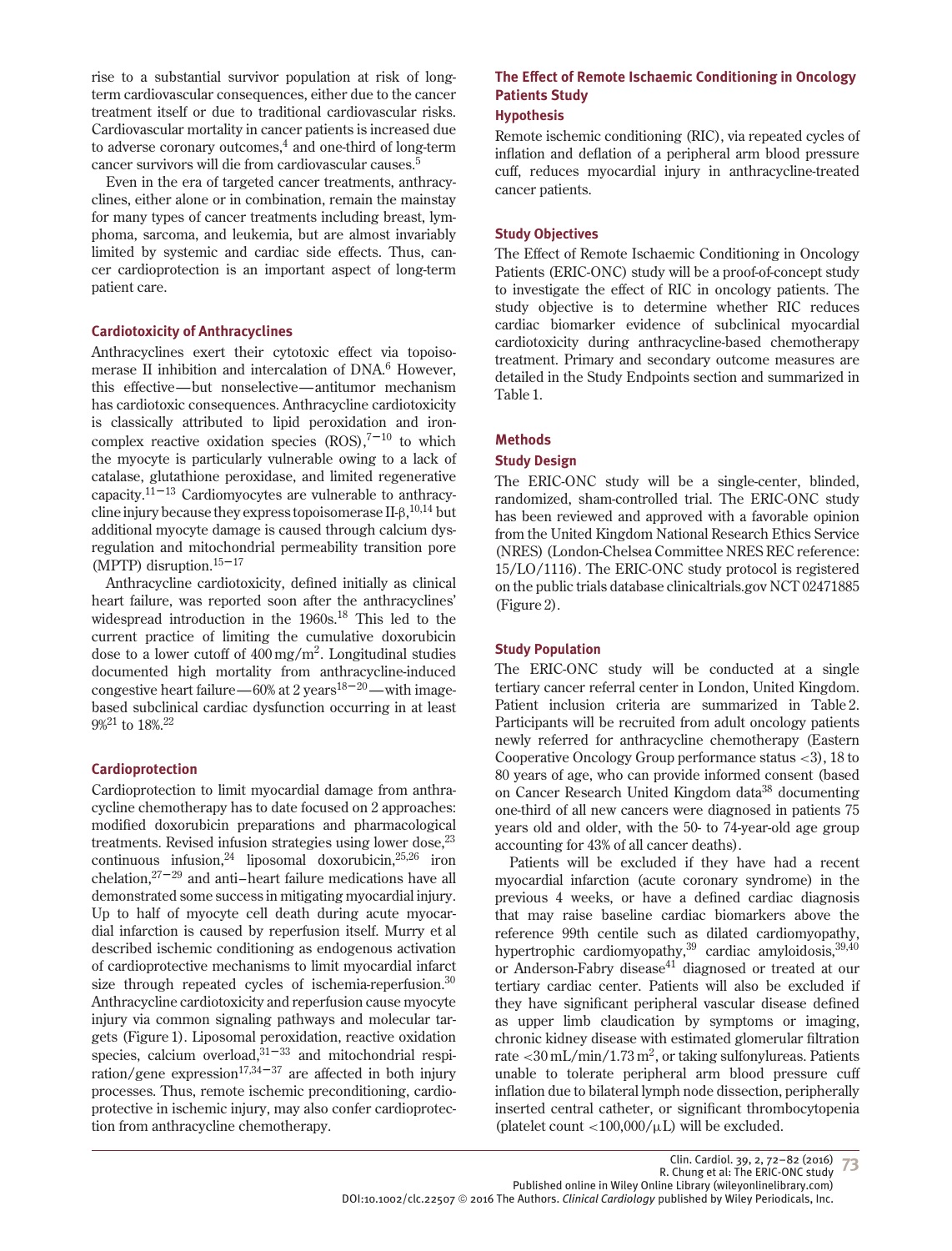

Figure 1. Reperfusion injury and doxorubicin cardiotoxicity pathways. Pathological activation of RoS formation, calcium overload, and altered mitochondrial respiration in reperfusion injury are also found in anthracycline cardiotoxicity. (Reproduced under license from Yellon and Hausenloy86 and the Massachusetts Medical Society/*New England Journal of Medicine*.). Abbreviations: ICAM-1, intercellular cell adhesion molecule-1; NADPH, nicotinamide adenine dinucleotide phosphate hydrogen; PTP, permeability transition pore.

#### **Chemotherapy Regimens**

Participants recruited to the study will undergo, as part of their standard cancer treatment, typically 6 cycles of anthracycline-based chemotherapy occurring at 1 to 3 weekly intervals in the University College London Hospital–Macmillan Cancer Centre. The participant's usual cancer chemotherapy care will only be altered along standard clinical guidelines by their usual oncology team.

#### **Intervention**

The RIC intervention will be delivered as 4 cycles of upper arm blood pressure cuff inflation to 200 mm Hg (or 20 mm greater than systolic blood pressure) for 5 minutes to induce transient noninjurious limb ischemia, followed by cuff deflation for 5 minutes. Participants randomized to the sham control arm will receive 4 cycles of upper arm blood pressure cuff inflation to 10 mm Hg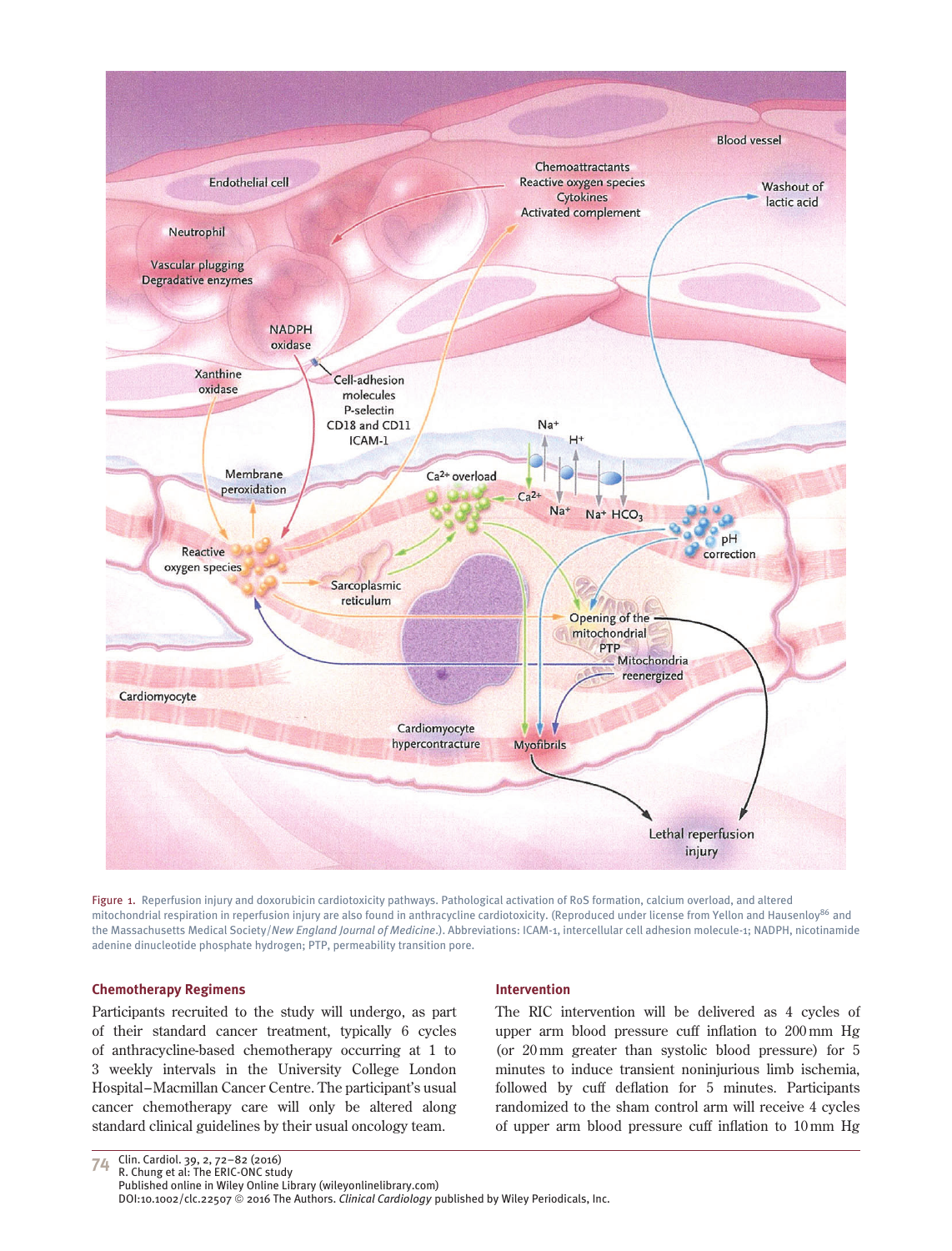#### Table 1. Study Outcome Measures

| Outcome            | Endpoint                                                                           | <b>Time Frame</b>                                                                                                               |
|--------------------|------------------------------------------------------------------------------------|---------------------------------------------------------------------------------------------------------------------------------|
| Primary outcome    | High-sensitivity troponin-T                                                        | Baseline, 6-24 hours after the end of each chemotherapy<br>infusion, 1, 3, 6, 12 months follow-up                               |
| Secondary outcomes | Major adverse clinical cardiovascular event                                        | $1, 3, 6, 12$ months follow-up                                                                                                  |
|                    | <b>Myocardial infarction</b>                                                       |                                                                                                                                 |
|                    | Clinical heart failure requiring admission                                         |                                                                                                                                 |
|                    | Life-threatening arrhythmia (ventricular<br>tachycardia, ventricular fibrillation) |                                                                                                                                 |
|                    | Atrioventricular block requiring pacemaker                                         |                                                                                                                                 |
|                    | Cardiac or cancer death                                                            |                                                                                                                                 |
|                    | Echocardiographic longitudinal function                                            | Baseline, 3, 12 months follow-up                                                                                                |
|                    | Global longitudinal strain (%)                                                     |                                                                                                                                 |
|                    | Incidence of cardiac arrhythmia                                                    | Zio XT ambulatory ECG patch worn at start of chemotherapy cycle<br>5 of 6 (penultimate cycle) for 2 weeks continuous monitoring |
|                    | Atrial fibrillation/flutter                                                        |                                                                                                                                 |
|                    | Supraventricular tachycardia (AVNRT)                                               |                                                                                                                                 |
|                    | Ventricular tachycardia                                                            |                                                                                                                                 |
|                    | Atrioventricular block                                                             |                                                                                                                                 |
|                    | NT pro-BNP level                                                                   | Baseline, 3 months follow-up                                                                                                    |
|                    | MicroRNA <sup>a</sup>                                                              | Baseline, 3 months                                                                                                              |
|                    | Mitochondrial DNA <sup>a</sup>                                                     |                                                                                                                                 |
|                    | Urine proteomics and protein expression markers <sup>a</sup>                       |                                                                                                                                 |

Abbreviations: AVNRT, atrioventricular nodal reentrant tachycardia; ECG, electrocardiogram; NT pro-BNP, N-terminal pro-brain natriuretic peptide. *<sup>a</sup>*Metabolic markers for microRNA, mitochondrial DNA, and urine proteomics will be collected in 20 participants (control, n <sup>=</sup> 10; remote ischemic conditioning,  $n = 10$ .

for 5 minutes to simulate treatment, followed by cuff deflation for 5 minutes. Both treatments will last 40 minutes and will be applied before the start of planned chemotherapy. If patients are unable to tolerate all 4 cycles of cuff inflation, they will still be included in the study, as there is evidence that a single cycle of RIC confers cardioprotection.42

# **Randomization and Blinding**

On the day of the first chemotherapy infusion, patients will be randomly allocated in a 1:1 ratio to either the RIC or sham group, using the following minimization factors: diabetes, hypertension, and coronary artery disease to ensure that groups are evenly matched in terms of cardiotoxicity risk factors.22,43 Randomization will be performed using MinimPy 0.3 software (http://minimpy.sourceforge.net) on a laptop by an unblinded nurse specialist who will not be involved in data analysis.

# **Study Endpoints**

The primary outcome measure for the ERIC-ONC study will be high-sensitivity troponin-T (hsTnT) measured at baseline/prechemotherapy cycle, and at 6 to 24 hours after chemotherapy cycles, then at 1, 3, 6, and 12 months follow-up. Study outcome measures are summarized in Table 1.

Secondary outcome measures will include a composite clinical endpoint for major adverse cardiovascular clinical events (MACCE) at 1, 3, 6, and 12 months follow-up, defined as myocardial infarction, clinical heart failure requiring admission, life-threatening cardiac arrhythmia, atrioventricular block requiring pacemaker, or cardiac or cancer death. Participants will be screened at regular study visits for any MACCE leading to admission at their local hospital or the tertiary center, adjudicated by a cardiologist. These data will be entered onto an individual case report form (CRF) and archived electronically onto the Research Electronic Data Capture (REDCap) system.<sup>44</sup> We intend to perform echocardiograms on a uniform GE E9 ultrasound system (GE Healthcare, Waukesha, WI) to measure ventricular chamber dimensions, ejection fraction, and longitudinal strain at baseline, 3 months, and 12 months using the TomTec Arena (TomTec Imaging Systems, Unterschleissheim, Germany) speckle tracking package at our core lab. Cardiac arrhythmia, at chemotherapy cycle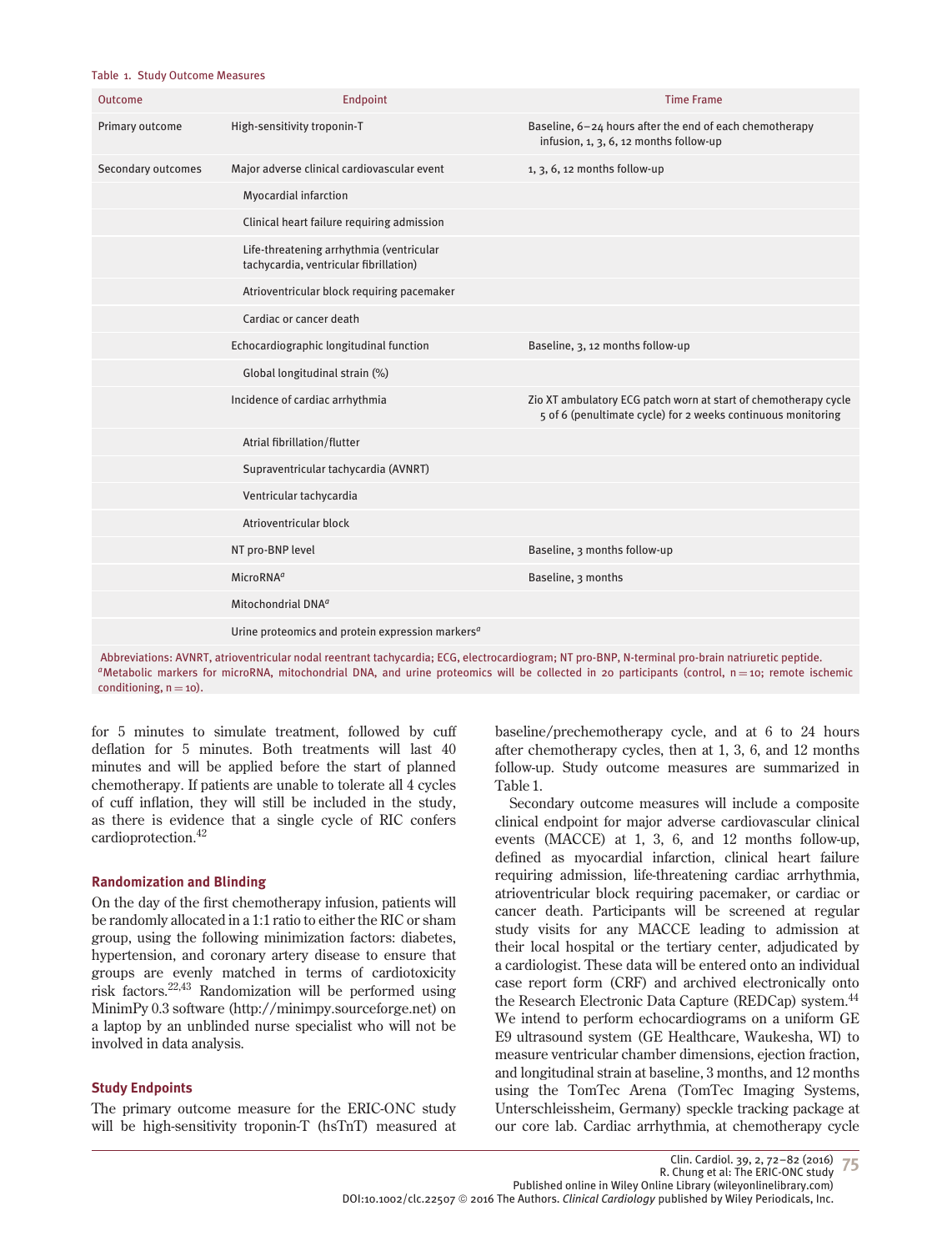

Figure 2. Study flowchart diagram. Abbreviations: BP, blood pressure; DCM, dilated cardiomyopathy; ECG, electrocardiogram; eGFR, estimated glomerular filtration rate; FBC, full blood count; HCM, hypertrophic cardiomyopathy; hsTnT, high-sensitivity troponin-T; LN, lymph node; NT pro-BNP, N-terminal pro-brain natriuretic peptide; RIC, remote ischemic conditioning;  $U + E$ , urea and electrolytes.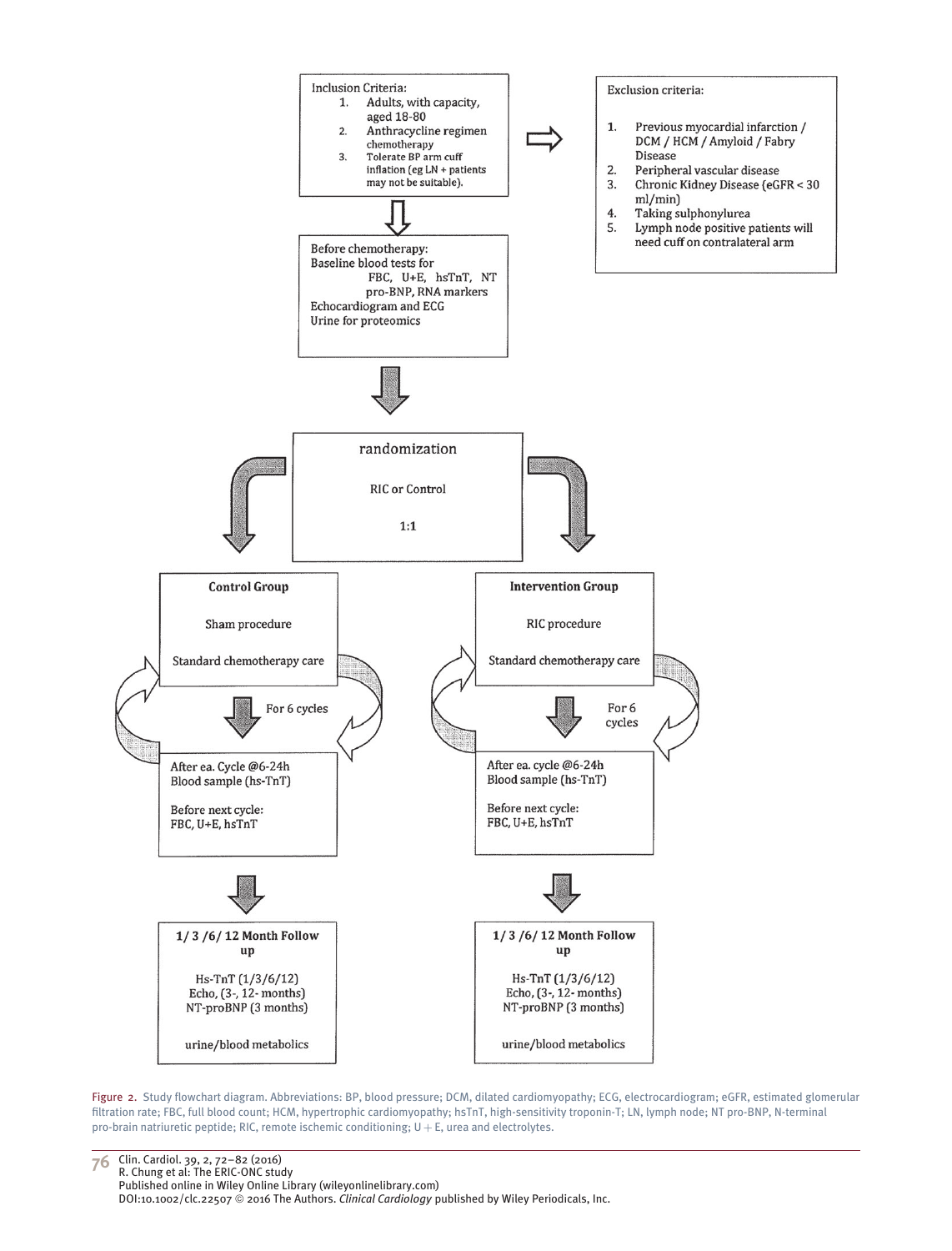| <b>Inclusion Criteria</b>                           | <b>Exclusion Criteria</b>                                                                                              |  |  |  |
|-----------------------------------------------------|------------------------------------------------------------------------------------------------------------------------|--|--|--|
| Adult cancer patients ages 18-80 years              | Recent myocardial infarction in previous 4 weeks <sup>a</sup>                                                          |  |  |  |
| Anthracycline regimen chemotherapy                  | Previous diagnosis of dilated, hypertrophic, cardiac amyloidosis, or Anderson-Fabry disease                            |  |  |  |
| Able to tolerate upper arm blood pressure inflation | Peripheral vascular disease with claudication on symptomatic or imaging criteria                                       |  |  |  |
|                                                     | Chronic kidney disease (estimated glomerular filtration rate $\langle$ 30 mL/min)                                      |  |  |  |
|                                                     | Taking sulphonylureas                                                                                                  |  |  |  |
|                                                     | Lymph node dissection/peripherally inserted central line precluding contralateral arm blood<br>pressure cuff inflation |  |  |  |

*<sup>a</sup>*Acute myocardial infarction/acute coronary syndrome defined according to the European Society of Cardiology, the American College of Cardiology, the American Heart Association, and the World Heart Federation guidelines as detection of a rise of cardiac biomarker (eg, cardiac troponin I/T) with at least 1 value above the 99th centile upper reference limit with at least 1 of the following: symptoms of ischemia, new or presumed new significant ST-T changes or new left bundle branch block, pathological Q-waves on electrocardiogram, imaging evidence of loss of viable myocardium or new regional wall motion abnormality, and intracoronary thrombus on angiography.51

5/6, will be documented over 14 days (Zio XT ECG patch; CardioLogic, North Yorkshire, United Kingdom), defined as atrial fibrillation/flutter, supraventricular tachycardia, ventricular tachycardia, and atrioventricular block. The oncology team will be notified if clinically significant arrhythmia is documented. N-terminal pro-brain natriuretic peptide levels, as a biomarker of raised left atrial pressure and remodeling, will be recorded at baseline and 3 months follow-up. We will compare in 10 control and 10 RIC participants, changes in mitochondrial DNA, microRNA, and urine proteomics and protein expression markers at baseline and at 3 months.

#### **Sample Size Calculations**

There are no previous studies utilizing RIC to prevent cardiotoxicity in chemotherapy. Most of the existing evidence base for detecting chemotherapy cardiotoxicity has utilized troponin-I assays. Troponin-positive thresholds vary between each troponin-I assay, successive generations, and the lone troponin-T assay. These disparities complicate power calculations and preclude using the evidence base of troponin-I cardiotoxicity studies for direct comparison. The wide variation in troponin levels and study sizes is illustrated in Table 3.

Power calculations for this pilot study were based on serial troponin measurements treated as continuous outcome variables with a predicted difference. Previous RIC studies in the literature documented a cardioprotective effect of reduced troponin release, ranging from <sup>−</sup>18 to <sup>−</sup>62%.45–48 We therefore hypothesized a predicted treatment effect of −35% with 80% power at the 5% significance level, and we calculated a sample size of 128 participants  $(n = 64$  in each arm of the study). This calculation was based on the only hsTnT cardiotoxicity study to date by Katsurada et al<sup>49</sup> in breast cancer chemotherapy patients with and without echocardiographically defined cardiotoxicity (using peak hsTnT values as parameters to characterize the troponin curve, with control [group 1]  $hSTnT = 11 \text{ ng/L}$ , standard deviation 7.8 ng/L, and RIC intervention [group 2], anticipated −35% difference to 7.15 ng/L, on 1:1 ratio, with an  $\alpha = 0.05$ , power = 80%).

#### **Statistical Analysis**

The effect of RIC treatment on hsTnT levels at baseline, at 6 to 24 hours and prior to each chemotherapy cycles, and at 3, 6, and 12 months, will be recorded a continuous variable. Serial data at time points will be compared using a repeated measures mixed effects model. We will analyze missing data by intention to treat analysis and multiple imputation in consultation with a statistician, depending on whether the data were missing at random or not, respectively. Categorical data will be analyzed using Fisher exact test or χ<sup>2</sup> test if frequency*>*5. We will use Cox proportional hazards regression to calculate hazard ratios, and the Kaplan-Meier function to visualize the cumulative incidence for MACCE. Comparisons will be deemed statistically significant with a  $P < 0.05$ .

#### **Data Management, Governance, and Funding**

The ERIC-ONC trial is funded under the National Institute of Health Research Biomedical Research Centre and sponsored by University College London. Data will be collected on a CRF and managed using REDCap electronic data capture tools.  $REDCap<sup>44</sup>$  is a secure, Web-based application designed to support validated and audited data capture for research studies. An independent data monitoring committee will be convened to monitor the progress and safety of the study.

#### **Discussion**

There is no universally accepted definition of cardiotoxicity. Historically, cardiotoxicity has been characterized along clinical grounds (eg, overt heart failure) and more recently by noninvasive imaging based on ejection fraction (ie, either as a symptomatic 5% fall or an asymptomatic 10% fall in ejection fraction to less than normal values).<sup>50</sup> Current consensus guidelines suggest that biomarker rise may be more sensitive in detecting early asymptomatic cardiotoxicity to guide imaging assessment.<sup>50</sup>

In addition to its central role in the universal definition of  $ACS<sup>51</sup>$  and prognosis,<sup>52</sup> troponin predicts outcomes in other forms of heart disease,  $53-58$  as well as anthracyclineinduced cardiotoxicity.<sup>59–61</sup> The evidence base shows that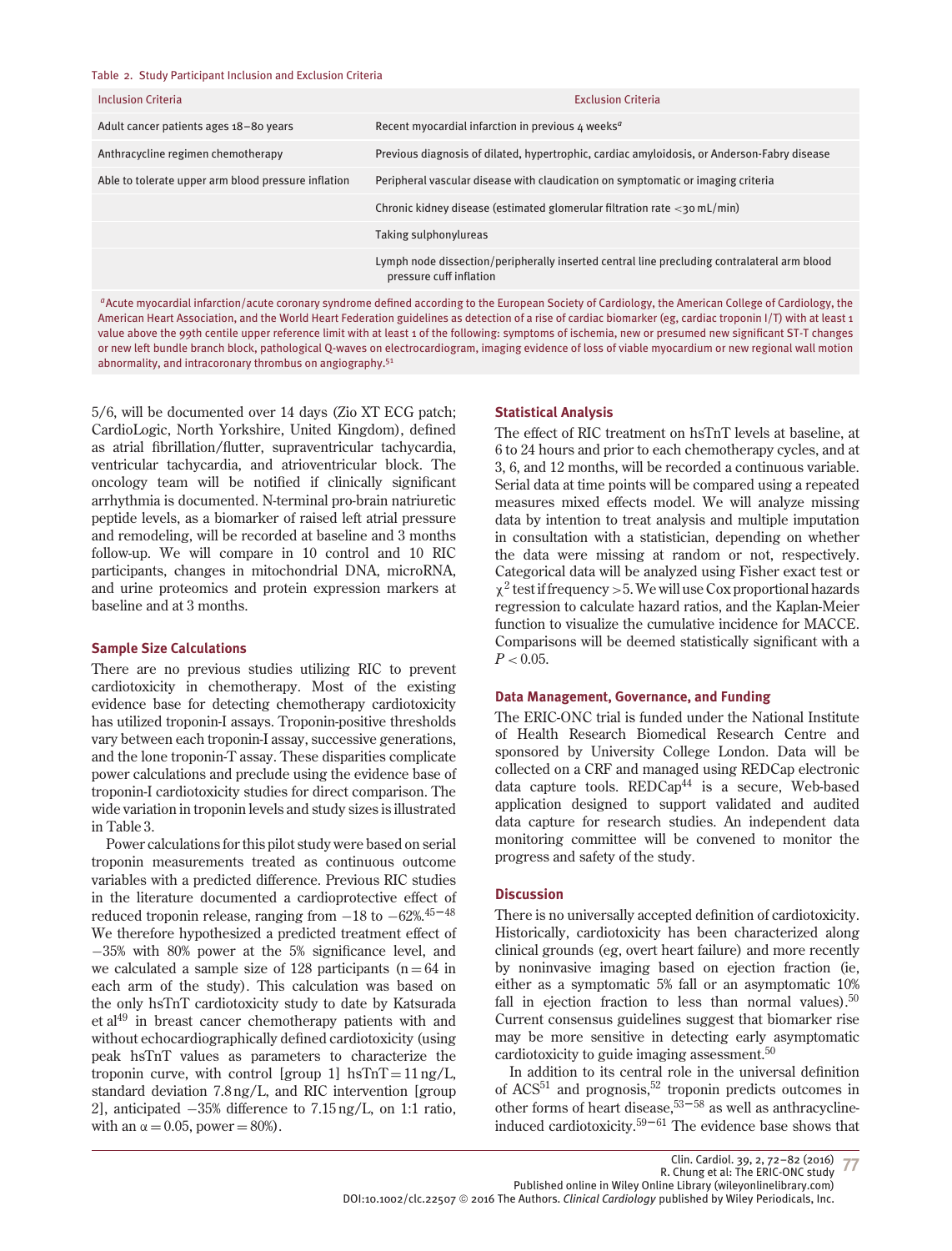Table 3. Troponin Assay Levels and Study Characteristics in Chemotherapy Cardiotoxicity Studies

| Study                       | <b>Patient Mix</b>                                                    | M:F, Age             | Trop+/Sample<br>Size (% Positive)            |                   | Baseline Trop+ Tn Values (ng/L)                               | Troponin<br>Cutoff $(ng/L)$                  | <b>Troponin Assay</b> |
|-----------------------------|-----------------------------------------------------------------------|----------------------|----------------------------------------------|-------------------|---------------------------------------------------------------|----------------------------------------------|-----------------------|
| Cardinale<br>$2000^{98}$    | Advanced cancer<br>with high-dose<br>chemotherapy <sup>1</sup>        | 39:165, 45 ± 10 V    | 65/204(32%)                                  | $0\%$             | $1000 \pm 400,$<br>delta ejection<br>fraction, $-18%$         | 500                                          | <b>Stratus II Tnl</b> |
| Cardinale<br>$2002^{64}$    | <b>Breast cancer with</b><br>high-dose<br>chemotherapy <sup>2</sup>   | 211 F, $46 \pm 11$ V | 70/211 (33%)                                 | $0\%$             | $900 \pm 500$                                                 | 500                                          | <b>Stratus II Tnl</b> |
| Cardinale<br>200460         | Advanced cancer<br>with high-dose<br>chemotherapy                     | 216:487 47 ± 12 y    | 208/703 (30%)                                | $0\%$             | E: $160 \pm 240$ ,<br>event 1%, 37%,<br>84%<br>(see below)    | 80                                           | <b>Stratus CS Tnl</b> |
| Sandri 200399               | Advanced cancer<br>with high-dose<br>chemotherapy                     | 42:137, 47 ± 11 y    | $(32%)$ delta<br>ejection fraction<br>18%    | $1\%$             | $Tn + 630 \pm 540$<br>$(80 - 1980)$ , Tn<br>$neg = 39 \pm 19$ | 80                                           | Stratus II CS Tnl     |
| Auner 2003 <sup>59</sup>    | Hematological<br>adults                                               | 32:46, 58 y          | 78 (15%), delta<br>ejection fraction<br>>10% | $0\%$             | Med 40<br>$(30 - 120)$                                        | 30                                           | Roche ElecIII TnT     |
| Lipshultz<br>200428         | All children, Dox v,<br>$Dex + Dexraz, RCT$                           | 120:86, 7.4 V        | 55/158(35%)                                  | 12/119 (10%)      | $Tn + 50\%, Tn++$<br>32%; Dex 21%,<br>10%                     | $10 + 25 + +$                                | Roche Elecsys TnT     |
| Kilickap 2005 <sup>61</sup> | Advanced<br>hematological<br>cancer with<br>high-dose<br>chemotherapy | 20:21, 44 V          | (34%)                                        | $N = 1$ (16 ng/L) |                                                               | 10, ?100, error in<br>article                | Roche ElecIII TnT     |
| Haney 2013100               | <b>Breast cancer</b>                                                  | 22F                  | $41\%$ (9/22)                                | N/A               | Peak 60 ng/L,<br>cycle 6: 50%<br>$Tn+$                        | $Tn+ > 12$ ng/L;<br>$TnT+22$ , samples<br>91 | Roche TnT             |
| Katsurada<br>201449         | Breast cancer,<br>anthracy-<br>$cline + herception$                   | 19 F only, age N/A   | $N = 19$ hsTnT<br>values                     | N/A               | $11 \pm 7.8$ ,<br>4 ± 1.4                                     | 14                                           | Roche hs-TnT          |

Abbreviations: Dex, Dexraz: Dexrazoxane; Dox: Doxorubicin; E: Early; hsTnT: high-sensitivity Troponin T; Med: Median; RCT: Randomized Controlled Trial; Tn: Troponin; TnT: Troponin T.

This table illustrates the wide variation in troponin-I and troponin-T assays, troponin values, and study sizes. Although not directly comparable, we have converted the levels to nanogram/liter (ng/L) here for simplicity. Peak troponin values in high-dose chemotherapy studies reached 1980 ng/L. Peak values in low-dose studies reached 11–120 ng/L. Study sizes ranged from 19–703 participants. Studies routinely classified 30%–40% of patients as ''troponin positive'' across various generations of troponin assays with differing cutoff values. We formulated several different power calculations to estimate sample size for the study. The calculations were broadly grouped into 2 different models depending on whether we treated the primary outcome measure for troponin levels as a categorical variable (a proportion of patients had a predefined troponin-positive rise) or as a continuous variable (a difference in troponin rise). If we treated troponin rise as a categorical (dichotomous) variable, whereby we stratified patients into early and late troponin-positive versus troponin-negative responses based on Cardinale et al,<sup>60</sup> a similar study would require either 42 or 586 patients, depending on whether the cardioprotective effect prevented all early and late troponin-positive events or only early troponin positive events, respectively. Alternatively, treating troponin as a continuous variable and using Cardinale et al<sup>60</sup> and troponin levels stated in Table 3, the study would require 166 or 630 patients. Using data from Sandri et al 2003,<sup>99</sup> a study would require between 28 and 190 participants, based on a troponin difference of −590 or −220 ng/L, respectively. Thus, our sample size of  $n = 128$  total study participants falls in the middle range of our calculations for effect size and feasibility.

30% to 40% of anthracycline patients demonstrate a troponinpositive trend during treatment, but these historical data fluctuate according to troponin assay. Peak troponin-I/T values, though not directly comparable, range from 11 to 120 ng/L, and 160 to more than 1000 ng/L, in low-dose and high-dose anthracycline regimens, respectively (Table 3). Myocardial injury and subsequent troponin release rises progressively with cumulative anthracycline dose.61 There is a single manufacturer of the hsTnT assay (Elecsys; F. Hoffmann-La Roche, Basel, Switzerland). The current generation Roche hs-TnT assay for the ERIC-ONC study

can be directly compared across all centers utilizing the sole hs-TnT assay, enabling generalization of results and facilitating comparison in future studies. This quantitative 1-step troponin-T enzyme immunoassay is specified with a 10% coefficient of variation upper limit of normal set at *<*14 ng/L, limit of detection = 5 ng/L, measurement range 3 to 10 000 ng/L.

The most widely used imaging measurement of cardiotoxicity is ejection fraction, either by echocardiogram or multigated acquisition scan, but this measurement has important limitations in terms of precision and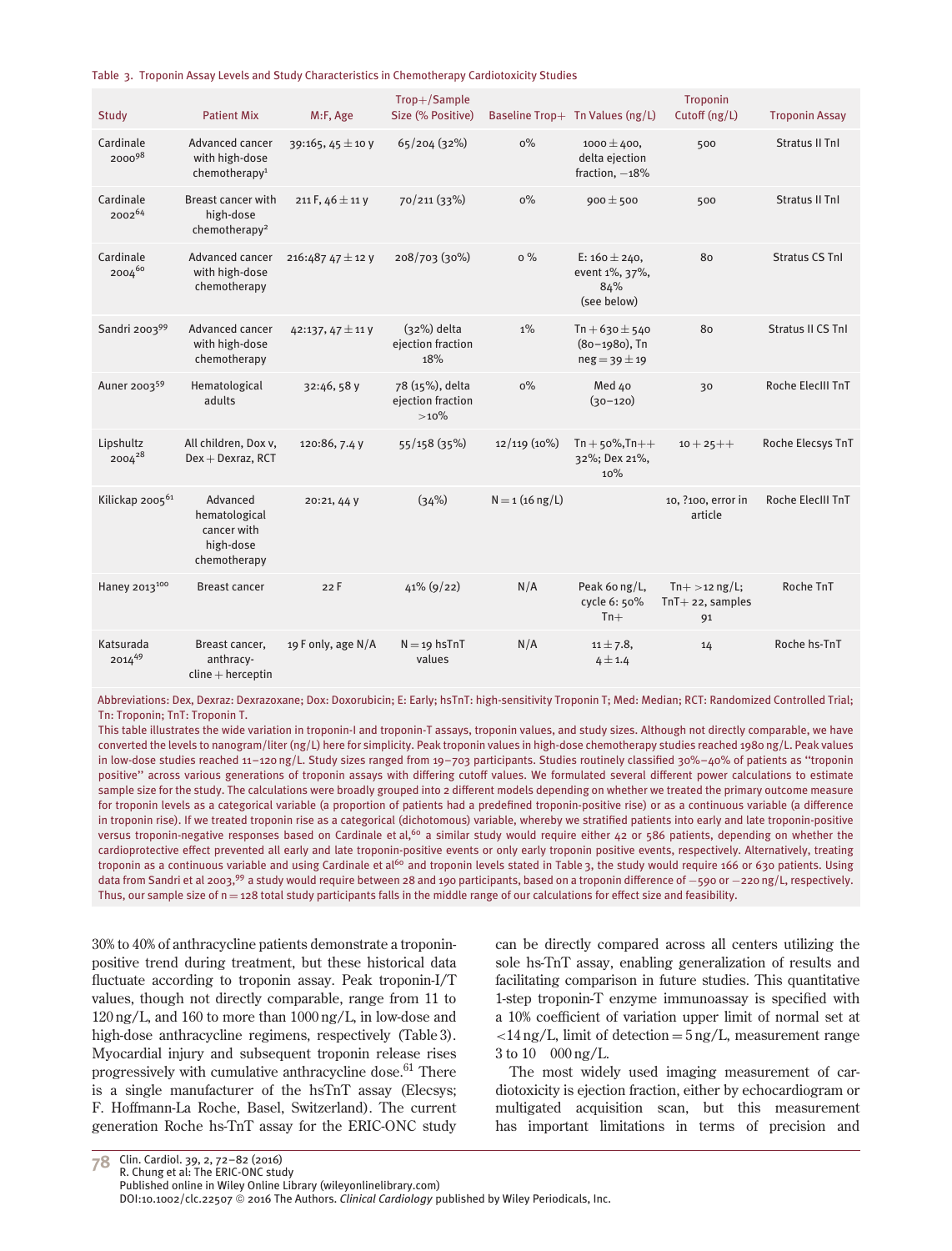repeatability.62 Furthermore, morphological studies have shown no linear association between biopsy findings and ejection fraction.63 More recent work has demonstrated biomarker evidence of myocardial injury even after the first cycle of anthracycline therapy $60,64$  before a fall in ejection fraction, implying there may be no safe threshold below which detectable myocardial injury does not occur. Participants will undergo clinical and research echocardiograms according to clinical and study protocols. Imaging evidence of subclinical cardiotoxicity, defined as an asymptomatic fall in left ventricular ejection fraction of ≥10%, will be discussed with oncology for initiation of angiotensin-converting enzyme inhibitor and/or β-blocker therapy.65

Cardiac arrhythmia is common (in excess of 12%) in cancer patients and affects morbidity and mortality,  $66,67$ but prospective studies have been relatively small and monitored for short durations.68,69 We will monitor prospectively in all 128 participants the incidence of cardiac arrhythmia. Participants will wear an electrocardiogram patch after penultimate cycle 5 of chemotherapy treatment for 14 days to span the period when we expect RIC to confer antiarrhythmic protection $43,69,70$  from the cumulative effect of anthracyclines,  $60,61,70$  consistent with a putative role for mitochondrial dysfunction in arrhythmogenesis.<sup>71</sup>

Pharmacological treatments to reduce myocyte damage during chemotherapy include antioxidants, iron chelation, and standard heart failure medications. Antioxidant strategies have proved disappointing<sup>72,73</sup>; therapies such as L-carnitine, co-enzyme Q10, N-acetylcysteine, and phenethylamines have proved disappointing in children and equivocal in adults,<sup>74</sup> possibly because antioxidants exert their effect after free radical formation. Renin-angiotensin-system inhibition,<sup>75</sup> statin therapy,<sup>76</sup> and β-blockers<sup>77,78</sup> have shown promise in adult cardioprotection,<sup>79,80</sup> but their universal adoption is constrained by interactions with renal function, transaminitis/myositis, and hemodynamic side effects, respectively. Dexrazoxane is 1 of only 2 iron chelators (along with deferiprone) $^{27}$  that demonstrated cardioprotective effects<sup>28,29</sup> by limiting cardiac troponin rise in pediatric and adult hematological patients. However, dexrazoxane may cause myelosuppression, and its regulatory license<sup>26</sup> is limited to cancer patients embarking on extended courses of anthracycline chemotherapy, rather than initial chemotherapy treatment. Furthermore, the incidence of secondary malignancy following dexrazoxane remains highly controversial. $81-83$  Thus, to date, pharmacological interventions have demonstrated variable success and their wider use limited by licensing constraints or side effect profiles.

The phenomenon of ischemic conditioning as a form of cardioprotection against ischemia was described by Murry et al in 1986 as activation of endogenous cardioprotective mechanisms to limit myocardial infarct size through repeated cycles of nonlethal ischemia-reperfusion before an index episode of prolonged ischemic injury.30 Ischemic conditioning exerts its cardioprotective effects via ligands such as adenosine, bradykinin, and opioid cell surface receptors acting on downstream signaling cascades involving recruitment of what has been termed the reperfusion injury salvage kinase pathway. This in turn is thought to

cause inhibition of MPTP opening and inhibition of reactive oxidation species ROS.84 Yellon's group demonstrated that mechanical RIC with a blood pressure cuff<sup>85,86</sup> could also confer cardioprotection via a noninvasive, nonpharmacological technique.  $45,46$ 

As a nonpharmacological treatment in the setting of elective coronary artery bypass graft surgery, RIC reduced myocardial injury by decreasing troponin rise by 18% to 43%.45,46,48 RIC also decreased troponin rise after primary percutaneous coronary intervention (PCI) by  $50\%$  to  $63\%$ ,  $47,87,88$  improved myocardial salvage by  $26\%,^{89}$  and reduced myocardial infarction size by 27%.<sup>90</sup> RIC was associated with decreased frequency of atrial fibrillation by more than 50% in coronary artery bypass grafting (CABG)<sup>45</sup> and abolished it in a small series of aortic valve replacement patients.<sup>91</sup> RIC decreased the incidence and extent of acute kidney injury by 30% in the setting of elective high-risk cardiac surgery.92 It improved medium-term clinical outcomes by reducing (MACCE after CABG at  $1.5$  years,  $48$  and in primary PCI by more than 40% at a median follow-up of 3.8 to 4.3 years.  $87,93$ RIC appears to exert a neutral effect on outcomes in CABG surgery (the ERICCA study [Effect of Remote Ischaemic Preconditioning on Clinical Outcomes in CABG Surgery]; clinicaltrials.gov identifier NCT01247545),  $94,95$ potentially due to the use of intraoperative propofol.<sup>95</sup> Long-term outcomes in PCI are being investigated (ERIC-PPCI study [Effect of Remote Ischaemic Conditioning on Clinical Outcomes in STEMI Patients Undergoing PPCI]; clinicaltrials.gov NCT02342522). Cuff inflation is welltolerated with few side effects. Martin-Gill et al<sup>96</sup> reported the tolerability of RIC with 83% of 99 air ambulance transport patients tolerating 3 or 4 cycles of RIC over 25 to 35 minutes, with 53% reporting no pain and only 5% reporting moderate 5 out of 10 discomfort. Similarly, Li et al<sup>97</sup> reported no adverse effects in 216 patients.

To date, there are few studies applying RIC to organ protection in cancer treatment and no comparable studies investigating RIC cardioprotection in the setting of cancer chemotherapy. Li et  $al^{97}$  demonstrated the effectiveness of RIC in attenuating acute lung injury in cancer patients, reducing oxygenation requirements and postoperative stay in lung resection surgery. Thus, RIC confers cardioprotection, renal protection, and lung protection against ischemic injury.

The ERIC-ONC trial will be the first study to investigate the efficacy of remote ischemic conditioning as a novel form of noninvasive, nonpharmacological cardioprotection against anthracycline chemotherapy. We anticipate our study will establish the effectiveness of RIC to precondition and protect the heart against subclinical biochemical, structural, electrical, and metabolic cardiac injury in the cardio-oncology setting as a pilot for a future multicenter trial.

# **Acknowledgments**

The authors are grateful to Dr. Roger Rear for his insight into the design of an RIC trial, and Dr. Laura Cove-Smith for her suggestions regarding biomarker cardiotoxicity.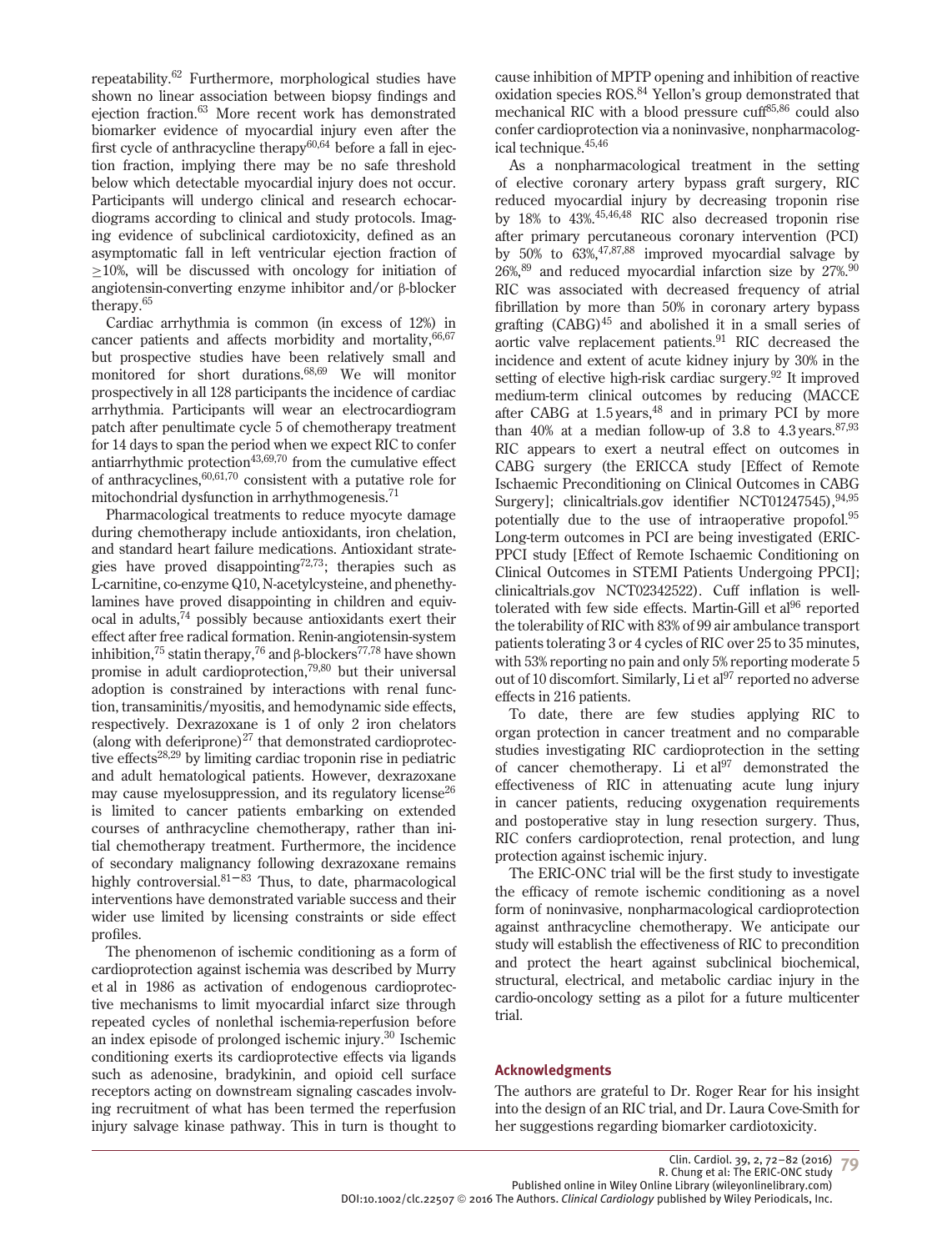#### **References**

- 1. Cancer Research UK. Survive cancer for 10 or more years, 2010–11, England and Wales. http://www.cancerresearchuk. org/health-professional/cancer-statistics/survival. Accessed April 2014.
- 2. Siegel R, Desantis C, Virgo K. Cancer treatment and survivorship statistics. *Cancer J Clin.* 2012;62:220–241.
- 3. Maddams J, Utley M, Møller H. Projections of cancer prevalence in the United Kingdom, 2010–2040. *Br J Cancer.* 2012;107:1195–1202.
- 4. Kero AE, Järvelä LS, Arola M, et al. Cardiovascular morbidity in long-term survivors of early-onset cancer: a population-based study. *Int J Cancer.* 2014;134:664–673.
- 5. Ning Y, Shen Q, Herrick K. Cause of death in cancer survivors [abstract]. *Cancer Res*. 2012;72:LB-339.
- 6. Tewey KM, Rowe TC, Yang L, et al. Adriamycin-induced DNA damage mediated by mammalian DNA topoisomerase II. *Science.* 1984;226:466–468.
- 7. Doroshow JH. Effect of anthracycline antibiotics on oxygen radical formation in rat heart. *Cancer Res.* 1983;43:460–472.
- 8. Link G, Tirosh R, Pinson A. Role of iron in the potentiation of anthracyclinecardiotoxicity: identification of heart cell mitochrondria as a major site of iron-anthracycline interaction. *J Lab Clin Med.* 1996;127:272–278.
- 9. Lyu YL, Kerrigan JE, Lin C, et al. Topoisomerase II-beta mediated DNA double-strand breaks: implications in doxorubicin cardiotoxicity prevention by dexrazoxane. *Cancer Res.* 2007;67:8839–8846.
- 10. Zhang S, Lui X, Bawa-Khalfe T, et al. Identification of the molecular basis of doxorubicin-induced cardiotoxicity. *Nature Med.* 2012;18:1639–1642.
- 11. Ali SR, Hippenmeyer S, Saadat LV, et al. Existing cardiomyocytes generate cardiomyocytes at a low rate after birth in mice. *Proc Natl Acad Sci U S A.* 2014;111:8850–8855.
- 12. Ewer MS, Ewer SM. Cardiotoxicity of anticancer treatments: what the cardiologist needs to know. *Nat Rev Cardiol.* 2010;7:564–575.
- 13. Murry CE, Soonpaa MH, Reinecke H, et al. Haematopoietic stem cells do not transdifferentiate into cardiac myocytes in myocardial infarcts. *Nature.* 2004;428:664–668.
- 14. Vejpongsa P, Yeh ETH. Prevention of anthracycline-induced cardiotoxicity. *J Am Coll Cardiol.* 2014;64:938–945.
- 15. Dodd DA. Doxorubicin cardiomyopathy is associated with a decrease in calcium release channel of the sarcoplasmic reticulum in a chronic rabbit model. *J Clin Invest.* 1993;91:1697–1705.
- 16. Lim CC. Anthracyclines induce calpain-dependent titin proteolysis and necrosis in cardiomyocytes. *J Biol Chem.* 2004;279:8290–8299.
- 17. Montaigne D, Marechal X, Preau S, et al. Doxorubicin induces mitochondrial permeability transition and contractile dysfunction in the human myocardium. *Mitochondrion.* 2011;11:22–26.
- 18. Von Hoff DD, Layard MW, Basa P. Risk factors for doxorubicin-induced congestive heart failure. *Ann Intern Med.* 1979;91:710–717.
- 19. Felker GM, Thompson RE, Hare JM, et al. Underlying causes and long-term survival in patients with initially unexplained cardiomyopathy. *N Engl J Med.* 2000;342:1077–1084.
- 20. Swain SM, Whaley FS, Ewer MS. Congestive heart failure in patients treated with doxorubicin: a retrospective analysis of three trials. *Cancer.* 2003;97:2869–2879.
- 21. Cardinale D, Colombo A, Bacchiani G, et al. Early detection of anthracycline cardiotoxicity and improvement with heart failure therapy. *Circulation.* 2015;131:1981–1988.
- 22. Lotrionte M, Biondi-Zoccai G, Abbate A, et al. Review and metaanalysis of incidence and clinical predictors of anthracycline cardiotoxicity. *Am J Cardiol.* 2013;112:1980–1984.
- 23. Valdievieso M, Burgess MA, Ewer MS. Increased therapeutic index of weekly doxorubicin in the therapy of non-small cell lung cancer: a prospective, randomized study. *J Clin Oncol.* 1984;2:207–214.
- 24. Legha SS, Benjamin RS, Mackay B. Reduction of doxorubicin cardiotoxicity by prolonged continuous intravenous infusion. *Ann Intern Med.* 1982;96:133–139.
- 25. Waterhouse DN, Tardi PG, Mayer LD. A comparison of liposomal formulations of doxorubicin with drug administered in free form changing toxicity profiles. *Drug Saf.* 2001;24:903–920.
- 26. U.S. Food and Drug Administration. FDA statement on dexrazoxane. http://www.fda.gov/drugs/drugsafety/ucm263729.htm. Published July, 20, 2011. Accessed October 24, 2014.
- 27. Ammar el SM, Said SA, Suddek GM, et al. Amelioration of doxorubicin-induced cardiotoxicity by deferiprone in rats. *Can J Physiol Pharmacol.* 2011;89:269–276.
- 28. Lipshultz SE, Rifai N, Dalton VM, et al. The effect of dexrazoxane on myocardial injury in doxorubicin-treated children with acute lymphoblastic leukemia. *N Engl J Med.* 2004;351:145–153.
- 29. Lipshultz SE, Scully RE, Lipsitz SR, et al. Assessment of dexrazoxane as a cardioprotectant in doxorubicin-treated children with high-risk acute lymphoblastic leukaemia: longterm follow-up of a prospective, randomised, multicentre trial. *Lancet Oncol.* 2010;11:950–961.
- 30. Murry CE, Jennings RB, Reimer KA. Preconditioning with ischemia: a delay of lethal cell injury in ischemic myocardium. *Circulation.* 1986;74:1124–1136.
- 31. Fröhlich GM, Meier P, White SK, et al. Myocardial reperfusion injury: looking beyond primary PCI. *Eur Heart J.* 2013;34:1714–1722.
- 32. Lipshultz SE, Karnik R, Sambatakos P, et al. Anthracyclinerelated cardiotoxicity in childhood cancer survivors. *Curr Opin Cardiol.* 2014;29:103–112.
- 33. Lebrecht D, Walker UA. Role of mtDNA lesions in anthracycline cardiotoxicity. *Cardiovasc Toxicol.* 2007;7:108–113.
- 34. Jirkovsky E, Popelová O, Kriváková-Stanková P, et al. Chronic anthracycline cardiotoxicity: molecular and functional analysis with focus on nuclear factor erythroid 2-related factor 2 and mitochondrial biogenesis pathways. *J Pharmacol Exp Ther.* 2012;343:468–478.
- 35. Gharanei M, Hussain A, Janneh O, et al. Doxorubicin induced myocardial injury is exacerbated following ischaemic stress via opening of the mitochondrial permeability transition pore. *Toxicol Appl Pharmacol.* 2013;268:149–156.
- 36. Sandhu H, Maddock H. Molecular basis of cancer-therapyinduced cardiotoxicity: introducing microRNA biomarkers for early assessment of subclinical myocardial injury. *Clin Sci (Lond)*. 2014;126:377–400.
- 37. Sterba M, Popelová O, Vávrová A, et al. Oxidative stress, redox signaling, and metal chelation in anthracycline cardiotoxicity and pharmacological cardioprotection. *Antioxid Redox Signal.* 2013;18:899–929.
- 38. Cancer Research UK. Cancer statistics for the UK. Cancer mortality 2012. http://www.cancerresearchuk.org/healthprofessional/cancer-statistics. Accessed October 27, 2014.
- 39. Kubo T, Kitaoka H, Yamanaka S, et al. Significance of highsensitivity cardiac troponin T in hypertrophic cardiomyopathy. *J Am Coll Cardiol.* 2013;62:1252–1259.
- 40. Palladini G, Barassi A, Klersy C, et al. The combination of highsensitivity cardiac troponin T (hs-cTnT) at presentation and changes in N-terminal natriuretic peptide type B (NT-proBNP) after chemotherapy best predicts survival in AL amyloidosis. *Blood.* 2010;116:3426–3430.
- 41. Feustel A, Hahn A, Schneider C, et al. Continuous cardiac troponin I release in Fabry disease. *PLoS One.* 2014;9:e91757.
- 42. Zografos TA, Katritsis GD, Tsiafoutis I, et al. Effect of onecycle remote ischemic preconditioning to reduce myocardial injury during percutaneous coronary intervention. *Am J Cardiol.* 2014;113:2013–2017.
- 43. Hershman DL, McBride RB, Eisenberger A, et al. Doxorubicin, cardiac risk factors, and cardiac toxicity in elderly patients with diffuse B-cell non-Hodgkin's lymphoma. *J Clin Oncol.* 2008;26:3159–3165.
- 44. Harris PA, Taylor R, Thielke R, et al. Research electronic data capture (REDCap)—a metadata-driven methodology and workflow process for providing translational research informatics support. *J Biomed Inform.* 2009;42:377–381.
- 45. Candilio L, Malik A, Ariti C, et al. Effect of remote ischaemic preconditioning on clinical outcomes in patients undergoing cardiac bypass surgery: a randomised controlled clinical trial. *Heart.* 2015;101:185–192.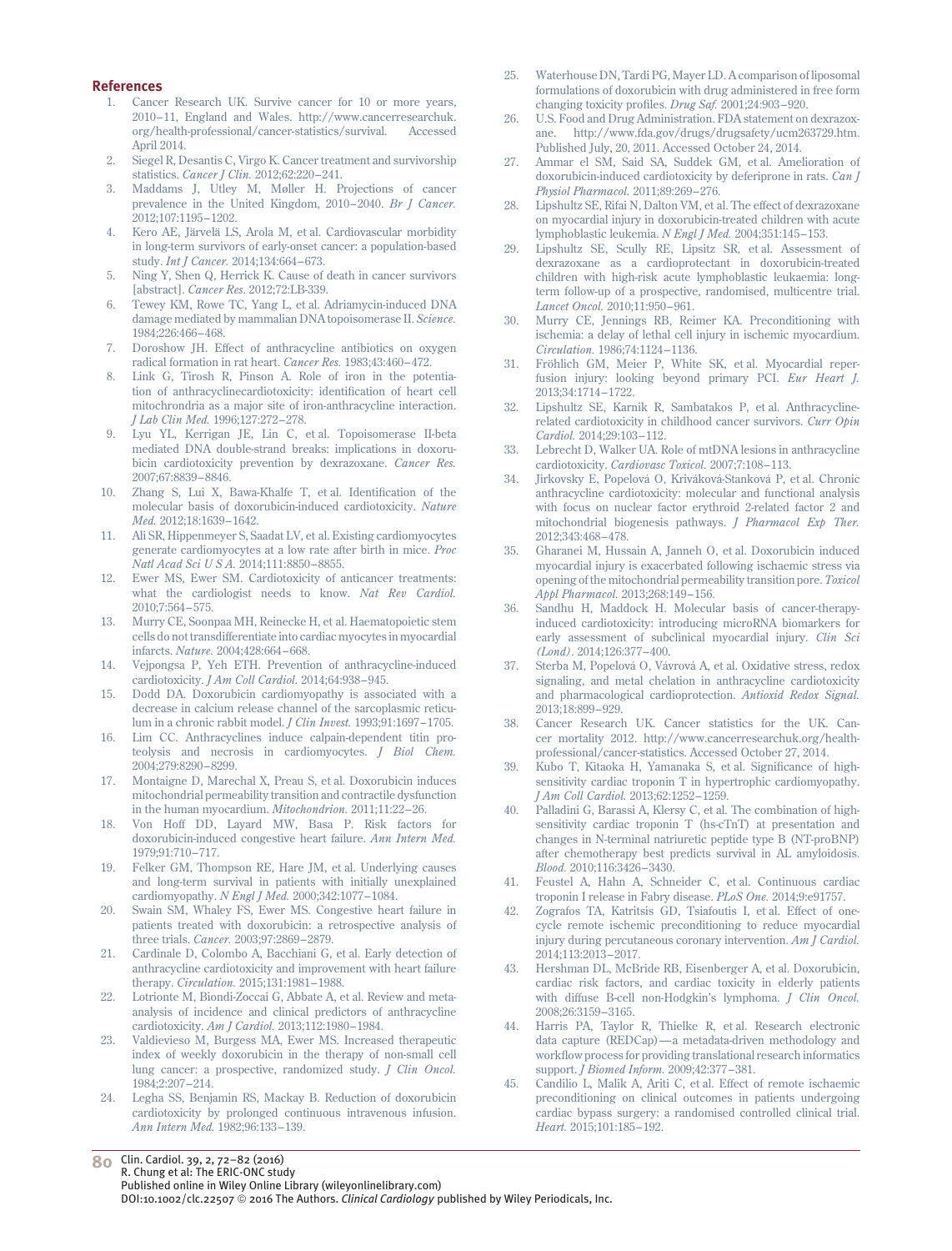- 46. Hausenloy DJ, Mwamure PK, Venugopal V, et al. Effect of remote ischemic preconditioning on myocardial injury in patients undergoing coronary artery bypass graft surgery: a randomised controlled trial. *Lancet.* 2007;370:575–579.
- 47. Hoole SP, Heck PM, Sharples L, et al. Cardiac Remote Ischemic Preconditioning in Coronary Stenting (CRISP Stent) study: a prospective, randomized control trial. *Circulation.* 2009;119:820–827.
- 48. Thielmann M, Kottenberg E, Kleinbongard P, et al. Cardioprotective and prognostic effects of remote ischaemic preconditioning in patients undergoing coronary artery bypass surgery: a single-centre randomised, double-blind, controlled trial. *Lancet.* 2013;382:597–604.
- 49. Katsurada K, Ichida M, Sakuragi M, et al. High-sensitivity troponin T as a marker to predict cardiotoxicity in breast cancer patients with adjuvant trastuzumab therapy. *Springerplus.* 2014;3:620.
- 50. Plana JC, Galderisi M, Barac A, et al. Expert consensus for multimodality imaging evaluation of adult patients during and after cancer therapy: a report from the American Society of Echocardiography and the European Association of Cardiovascular Imaging. *Eur Heart J Cardiovasc Imaging.* 2014;15:1063–1093.
- 51. Thygesen K, Alpert JS, Jaffe AS, et al. Third universal definition of myocardial infarction. *Circulation.* 2012;126:2020–2035.
- 52. Grinstein J, Bonaca MP, Jarolim P, et al. Prognostic implications of low level cardiac troponin elevation using high-sensitivity cardiac troponin T. *Clin Cardiol.* 2015;38:230–235.
- 53. Ahmed AN, Blonde K, Hackam D, et al. Prognostic significance of elevated troponin in non-cardiac hospitalized patients: a systematic review and meta-analysis. *Ann Med.* 2014;46:653–663.
- 54. Grodin JL, Neale S, Wu Y, et al. Prognostic comparison of different sensitivity cardiac troponin assays in stable heart failure. *Am J Med.* 2015;128:276–282.
- 55. Hochholzer W, Valina CM, Stratz C, et al. High-sensitivity cardiac troponin for risk prediction in patients with and without coronary heart disease. *Int J Cardiol.* 2014;176:444–449.
- 56. Kuster N, Monnier K, Baptista G, et al. Estimation of ageand comorbidities-adjusted percentiles of high-sensitivity cardiac troponin T levels in the elderly. *Clin Chem Lab Med.* 2015;53:691–698.
- 57. Qian G, Wu C, Zhang Y, et al. Prognostic value of high-sensitivity cardiac troponin T in patients with endomyocardial-biopsy proven cardiac amyloidosis. *J Geriatr Cardiol.* 2014;11:136–140.
- 58. Yiu KH, Lau KK, Zhao CT, et al. Predictive value of highsensitivity troponin-I for future adverse cardiovascular outcome in stable patients with type 2 diabetes mellitus. *Cardiovasc Diabetol.* 2014;13:63.
- 59. Auner HW, Tinchon C, Linkesch W, et al. Prolonged monitoring of troponin T for the detection of anthracycline cardiotoxicity in adults with hematological malignancies. *Ann Haematol.* 2003;82:218–222.
- 60. Cardinale D, Sandri MT, Colombo A, et al. Prognostic value of troponin I in cardiac risk stratification of cancer patients undergoing high-dose chemotherapy. *Circulation.* 2004;109:2749–2754.
- 61. Kilickap S, Barista I, Akgul E, et al. cTnT can be a useful marker for early detection of anthracycline cardiotoxicity. *Ann Oncol.* 2005;16:798–804.
- 62. Thavendiranathan P, Grant AD, Negishi T, et al. Reproducibility of echocardiographic techniques for sequential assessment of left ventricular ejection fraction and volumes: application to patients undergoing cancer chemotherapy. *J Am Coll Cardiol.* 2013;61:77–84.
- 63. Ewer MS, Ali MK, Mackay B. A comparison of cardiac biopsy grades and ejection fraction estimations in patients receiving adriamycin. *J Clin Oncol.* 1984;2:112–117.
- 64. Cardinale D, Sandri MT, Martinoni A, et al. Myocardial injury revealed by plasma troponin I in breast cancer with high-dose chemotherapy. *Ann Oncol.* 2002;13:710–715.
- 65. Cardinale D, Colombo A, Lamantia G, et al. Anthracyclineinduced cardiomyopathy: clinical relevance and response to pharmacologic therapy. *J Am Coll Cardiol.* 2010;55: 213–220.
- 66. Hidalgo JD, Krone R, Rich MW, et al. Supraventricular tachyarrhythmias after hematopoietic stem cell transplantation: incidence, risk factors and outcomes. *Bone Marrow Transplant.* 2004;34:615–619.
- 67. Hu YF, Liu CJ, Chang PM, et al. Incident thromboembolism and heart failure associated with new-onset atrial fibrillation in cancer patients. *Int J Cardiol.* 2013;165:355–357.
- 68. Kilickap S, Barista I, Akgul E, et al. Early and late arrhythmogenic effects of doxorubicin. *South Med J.* 2007;100:262–265.
- 69. Okuma K, Furuta I, Ota K. Acute cardiotoxicity of anthracyclines- -analysis by using Holter ECG [in Japanese]. *Gan To Kagaku Ryoho.* 1984;11:902–911.
- 70. Cove-Smith L, Woodhouse N, Hargreaves A, et al. An integrated characterization of serological, pathological, and functional events in doxorubicin-induced cardiotoxicity. *Toxicol Sci.* 2014;140:3–15.
- 71. Montaigne D, Marechal X, Lefebvre P, et al. Mitochondrial dysfunction as an arrhythmogenic substrate: a translational proofof-concept study in patients with metabolic syndrome in whom post-operative atrial fibrillation develops. *J Am Coll Cardiol.* 2013;62:1466–1473.
- 72. Dresdale AR, Barr LH, Bono RO. Prospective randomized study of the role of N-acetylcysteine in reversing doxorubicin-induced cardiomyopathy. *Am J Clin Oncol.* 1982;5:657–663.
- 73. Hasinoff BB, Patel D, Wu X. The oral iron chelator ICL 670A (deferasirox) does not protect myocytes against doxorubicin. *Free Radic Biol Med.* 2003;35:1469–1479.
- 74. van Dalen EC, Raphaël MF, Caron HN, et al. Treatment including anthracyclines versus treatment not including anthracyclines for childhood Cancer. *Cochrane Database Syst Rev.* 2014;9:CD006647.
- 75. Funabiki K, Onishi K, Dohi K, et al. Combined angiotensin receptor blocker and ACE inhibitor on myocardial fibrosis and left ventricular stiffness in dogs with heart failure. *Am J Physiol Heart Circ Physiol.* 2004;287:H2487–H2492.
- Seicean S, Seicean A, Plana JC, et al. Effect of statin therapy on the risk for incident heart failure in patients with breast cancer receiving anthracycline chemotherapy: an observational clinical cohort study. *J Am Coll Cardiol.* 2012;60:2384–2390.
- Kaya MG, Ozkan M, Gunebakmaz O, et al. Protective effects of nebivolol against anthracycline-induced cardiomyopathy: a randomized control study. *Int J Cardiol.* 2013;167:2306–2310.
- 78. Seicean S, Seicean A, Alan N, et al. Cardioprotective effect of Betaadrenoceptor blockade in patients with breast cancer undergoing chemotherapy: follow-up study of heart failure. *Circ Heart Fail.* 2013;6:420–426.
- 79. Cardinale D, Colombo A, Sandri MT, et al. Prevention of high-dose chemotherapy-induced cardiotoxicity in highrisk patients by angiotensin-converting enzyme inhibition. *Circulation.* 2006;114:2474–2481.
- 80. Kalam K, Marwick TH. Role of cardioprotective therapy for prevention of cardiotoxicity with chemotherapy: a systematic review and meta-analysis. *Eur J Cancer.* 2013;49:2900–2909.
- 81. Hellmann K. Dexrazoxane-associated risk for secondary malignancies in pediatric Hodgkin's disease: a claim without evidence. *J Clin Oncol.* 2007;25:4689–4690.
- 82. Lipshultz SE, Lipsitz SR, Orav EJ. Dexrazoxane-associated risk for secondary malignancies in pediatric Hodgkin's disease: a claim without compelling evidence. *J Clin Oncol.* 2007;25:3179–3180.
- 83. Tebbi CK, London WB, Friedman D, et al. Dexrazoxaneassociated risk of acute myeloid leukemia/myelodysplastic syndrome and other secondary malignancies in pediatric Hodgkin's disease. *J Clin Oncol.* 2007;25:493–500.
- 84. Hausenloy DJ, Yellon DM. The therapeutic potential of ischemic conditioning: an update. *Nat Rev Cardiol.* 2011;8:619–629.
- 85. Yellon DM, Alkhulaifi AM, Pugsley WB. Preconditioning the human myocardium. *Lancet.* 1993;342:276–277.
- 86. Yellon DM, Hausenloy DJ. Myocardial reperfusion injury. *N Engl J Med.* 2007;357:1121–1135.
- 87. Davies WR, Brown AJ, Watson W, et al. Remote ischemic preconditioning improves outcome at 6 years after elective percutaneous coronary intervention: the CRISP stent trial longterm follow-up. *Circ Cardiovasc Interv.* 2013;6:246–251.